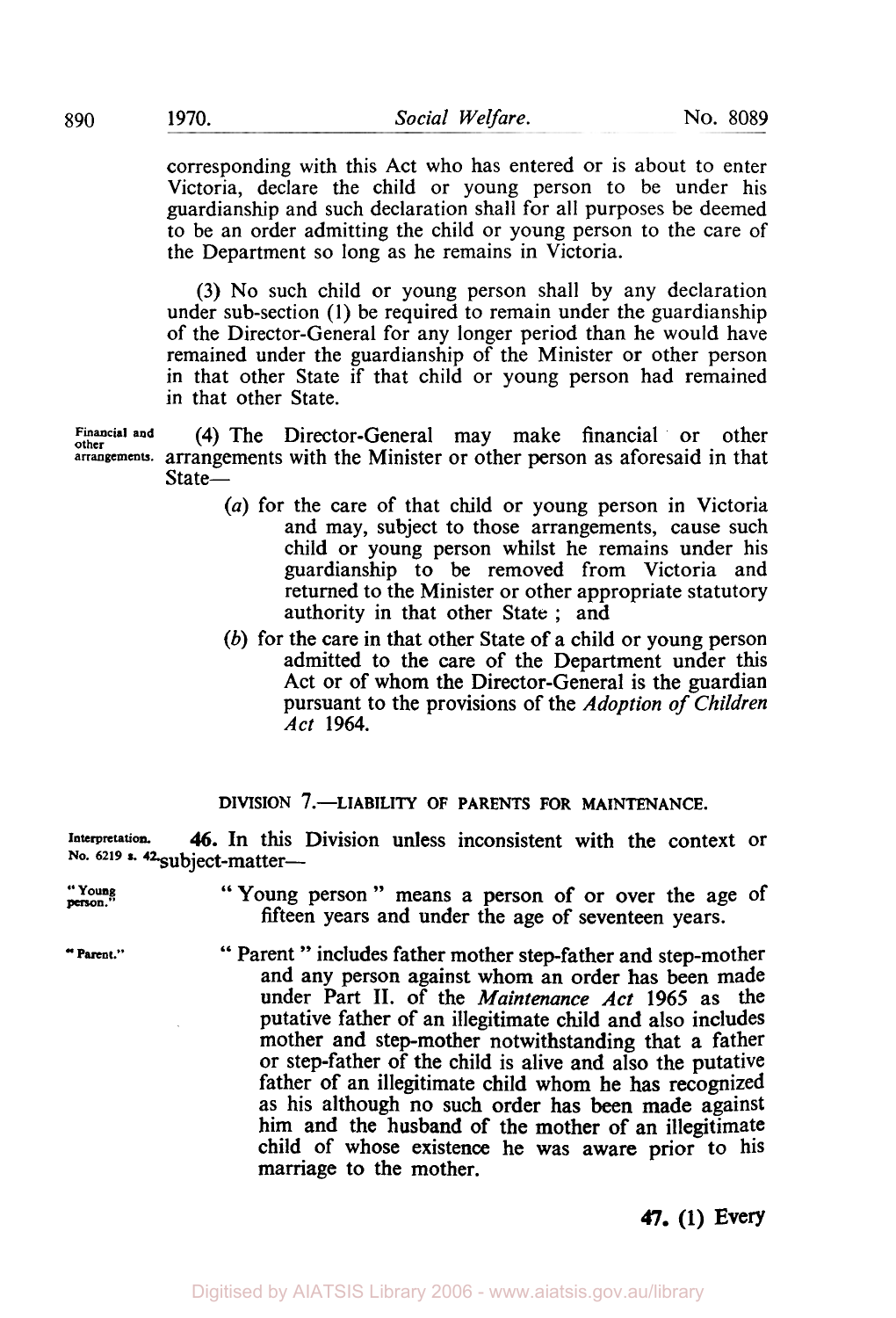**47.** (1) Every parent of a child or young person who is admitted **Liability of parent for**  to the care of the Department shall be liable (notwithstanding maintenance of any previous order for maintenance made under the *Maintenance admitted to care of Act* **1965** or any corresponding previous enactment) to pay to the **Department.**  Director-General towards the maintenance of such child or young **No. 43.**  person a periodical sum fixed-

*(a)* by order of the Court by which such child or young person is so admitted made at the time of admission ; or

*(b)* by order of any Magistrates' Court.

(2) The Court or justices in fixing the sum to be paid and the **Amount of order.**  Director-General in enforcing the payment thereof shall have regard to the means and ability of the parent to maintain or to contribute towards the maintenance of the child or young person.

(3) **A** parent shall not be liable to contribute towards the maintenance of a child or young person during any period in which the child or young person is not chargeable to Her Majesty.

**(4)** The provisions of this section shall extend and apply to every parent in respect of whose child or young person periodic sums have been or are being paid pursuant to the provisions of Division 2 **of** this Part to a person other than that parent **as** if such sums were moneys paid for the maintenance of a child or young person admitted as aforesaid.

*(5)* Any order made or deemed to be made under Part VI. of the *Children's Welfare Act* **1958** or any corresponding previous enactment fixing or increasing any sum to be paid by any parent for the maintenance **of** a child or young person shall be deemed to be an order under this Division.

**(6)** The provisions **of** this section shall extend and apply to every parent whose child or young person was committed to the care of the Children's Welfare Department prior to the commencement **of** the *Social Welfare Act* **1960.** 

**48.** (1) Application to fix the sum payable by any parent for  $\frac{Application}{fix}$  to  $\frac{application}{fix}$ maintenance shall be by way of complaint made in writing before a amount  $\frac{1}{2}$  is tice. **No. 6219 s.** 44.

**(2)** The justice before whom any complaint is so made-

- *(a)* may issue a summons addressed to the defendant commanding him to attend before a Magistrates' Court upon the hearing of the complaint ; or
- *(b)* **if** satisfied by evidence on oath that the whereabouts of the defendant are unknown to the complainant or that the defendant has moved or is about to move out of Victoria may issue a warrant for the apprehension **of** the defendant and for his being brought before a court pursuant to the provisions of this Division. **49.** (1) Service.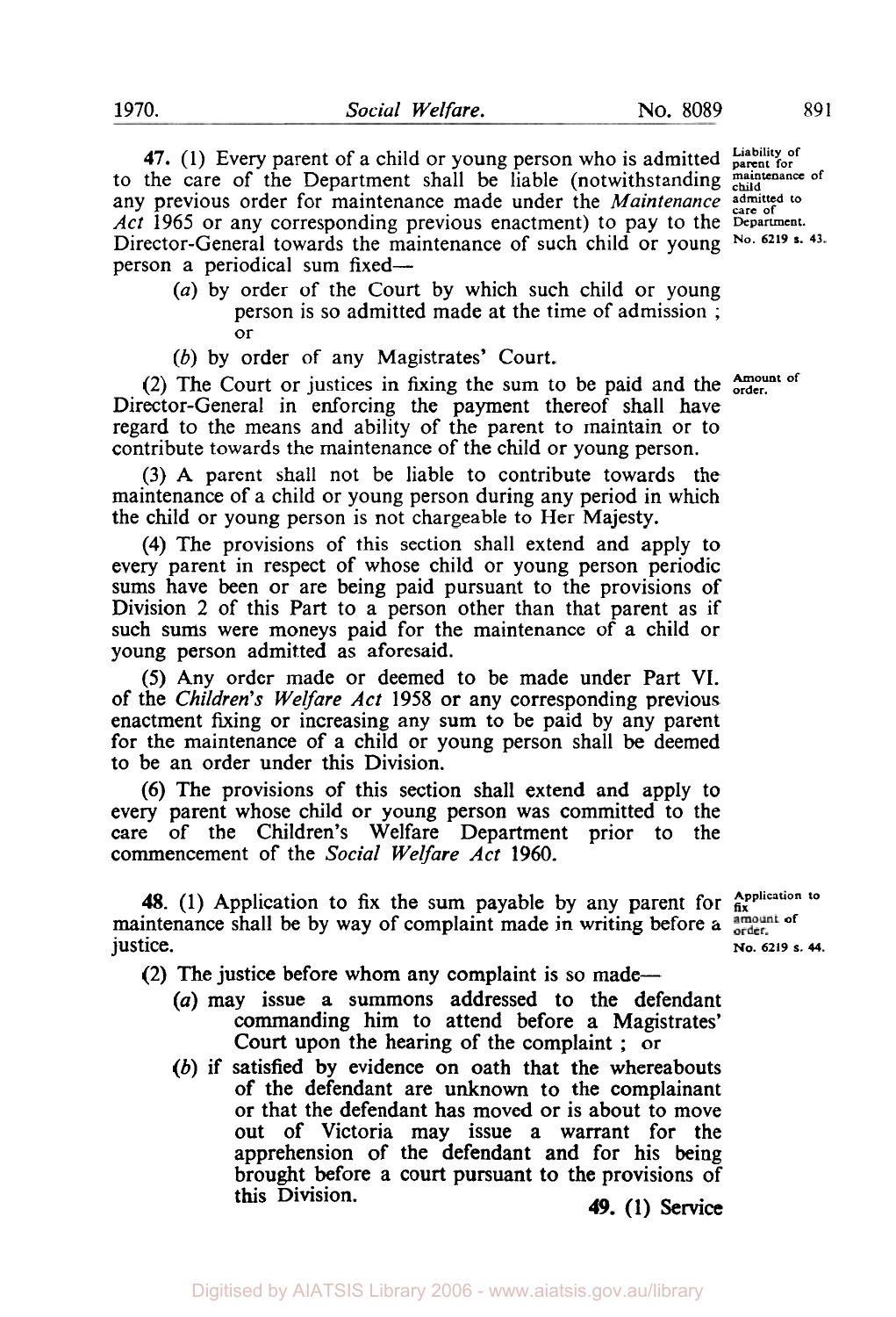**Service. 49. (1)** Service of a copy of a complaint and summons under **this** Division may be effected-

*(a)* by delivering a copy to the defendant personally ; or

(b) by leaving a copy for him at his usual or last **known**  place of residence or business with some person apparently residing therein or employed thereat apparently over the age of sixteen years-

and may be proved in any manner in which service of a summons may be proved under the *Justices Act* **1958.** 

(2) Where the defendant has admitted parentage to a member of the police force serving a summons a statement to that effect in an affidavit of service of the summons shall be prima *facie*  evidence of the parentage admitted.

**Admission** *50.* **A** court admitting any child or young person to the care maintenance. of the Department shall by the order of admission fix the amount<br>No. 6219 s. 46. navable by the parent or parents for the maintenance of the child payable by the parent or parents for the maintenance of the child or young person if the evidence before the court is sufficient or may adjourn the matter for further hearing.

> **51.** Where more persons than one are liable to contribute **to**  the maintenance of a child or young person under this Division one order may be made against all of them upon which they shall be jointly and severally liable or separate orders may be made against each of them.

Increase in 52. The amount payable by any parent under the provisions payments. **No. payments. 6219 s.** *U.* of this Division may be from time to time increased by any Magistrates' Court if it is satisfied that the parent is able **to** pay the greater amount.

> **53. (1)** An order fixing or increasing the amount payable by a parent may fix a day not earlier than the day on which the child or young person was admitted to the care of the Department **as**  the day from which the payment or increase is due and such parent shall be liable to make such payment or pay such increase.

> (2) An order fixing or increasing the amount of maintenance payable by a parent may be made at any time.

> *54.* **In** any proceedings for fixing or increasing the amount payable by any parent for the maintenance of a child or young person under the provisions of this Division the parent shall, unless he proves **to** the contrary, be presumed to be able to pay-

*(a)* where the child or young person is a ward-maintenance at the rate determined by the Minister under section **44;** or

 $(b)$  in

**Proof of made at time admissions of service.** 

**order to fix** 

**Orders may be separate. joint or** 

**No. 6219 s. 45.** 

**order fixing or amount may be made at any time. No. 6219 i.** *47.* 

to ability of<br>parent to pay *naintenance.* No. 6219 s. 48.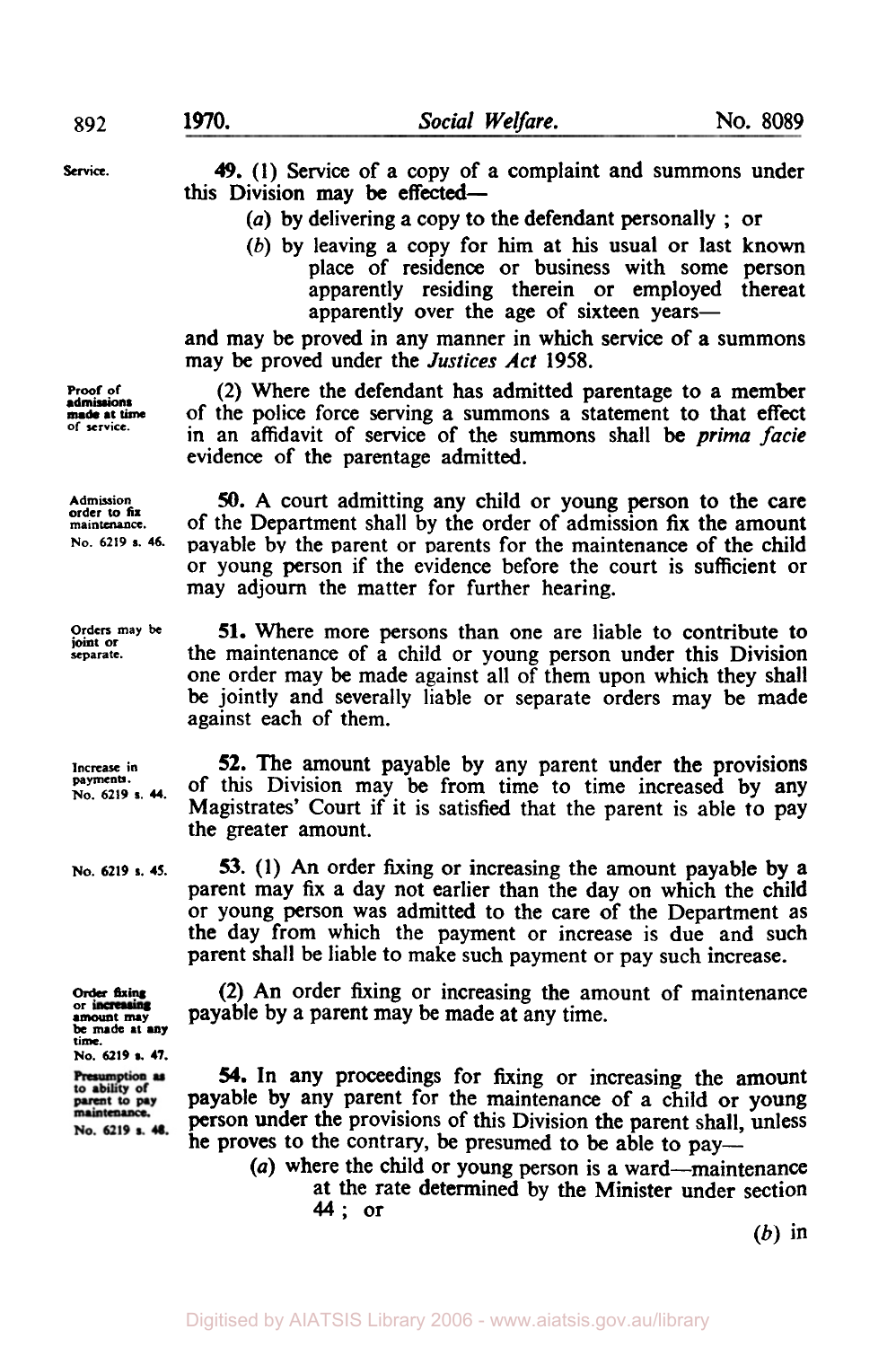*(b)* in the case of a child or young person in respect of whom assistance is being paid or has been paid under Division 2—maintenance at a rate equal to the periodic sum so paid.

*55.* Applications to fix or increase the amount payable by a  $\frac{\text{multi}}{\text{make}}$  parent or to vary or revoke any order suspending or dispensing applications *&c.* parent or to vary or revoke any order suspending or dispensing applications &c. with payment or to sue for and recover payment of any moneys No. 6219 s. 49. may be made by or on behalf of any person authorized by the Minister in that behalf whether generally or in any particular case.

**56.** Moneys due under an order under this Division shall be a **Payment of** debt due to Her Majesty by the parent and shall be paid by the moneys. <br> **PARENT DEPENDENT OF A PARENT DEPARENT OF A PARENT AND SOLUP SET AND SOLU** parent at the times fixed by the order for payment to the Director-General.

**57.** (1) In addition to any other remedy for the recovery of Recovery of news due under any order under this Division every such sum under and moneys due under any order under this Division every such sum under and every part thereof may be recovered before any Magistrates' No. 6219 s. 52. Court on the complaint of any person authorized under section *55*  and if the parent does not-

- *(a)* pay the amount due forthwith or within such time or by such instalments as the court allows ; or
- *(b)* prove to the satisfaction of the court that since the date of the order or, in the case of an order for payment by instalments, since any instalment in question became due, **he** has not had sufficient means and ability to pay the amount or any instalment due or any part thereof and that he does not intend to go away with intent to evade payment—

such parent shall, unless the amount is sooner paid, be liable to imprisonment with or without hard labour, if the amount due does not exceed \$80, for a term of not more than one month, and if the amount due exceeds \$80 for a term of not more than three months.

**(2)** Where a parent is ordered under this section to be imprisoned in default of payment of any moneys due as aforesaid and the parent makes default in complying with the order a warrant of commitment may be issued forthwith and may be executed without further demand upon the parent and without notice to the parent of the making of the commitment order.

*58.* Imprisonment as aforesaid shall not discharge any parent from his liability to pay any moneys he has not paid but no parent shall be imprisoned twice for non-payment of the same arrears.

Imprisonment not to<br>discharge liability. **No.** *6219* s. **53.** 

*59.* Where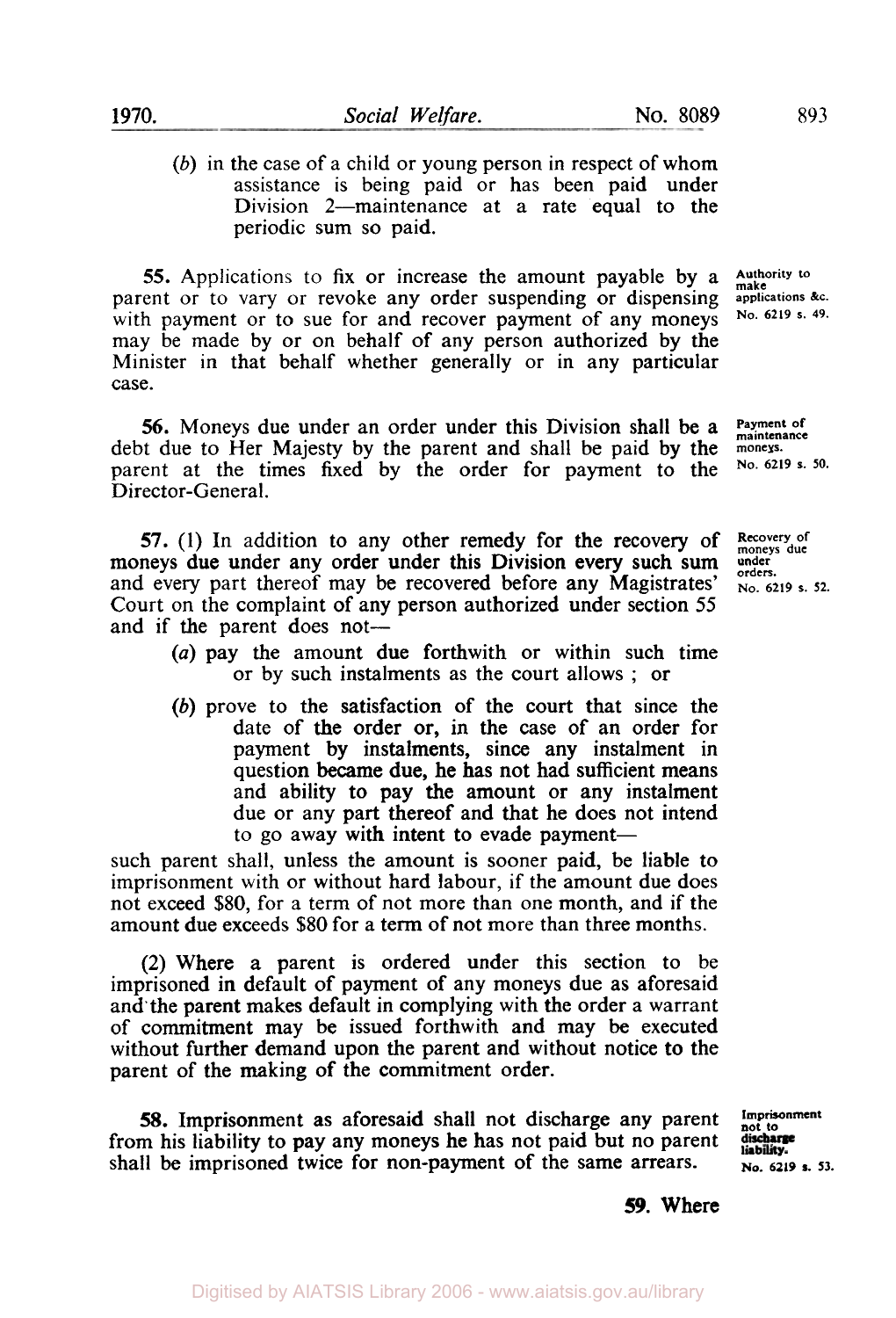**Warrant of apprehension.** 

**894** 

No. 6219 s. 54, of any person authorized under section 55 that any parent has *59.* Where it appears to a justice upon the complaint in writing neglected to pay any moneys to the Director-General on any day on which the moneys are payable such justice may as he thinks appropriate either issue his summons to such parent or issue his warrant for apprehending the parent and bringing him before a Magistrates' Court to answer to the said complaint and to be further dealt with according to law.

**Undertaking in writing in lieu of order.** 

*60.* (1) In any case in which an order under this Act might be made against the parents of any ward of the Department the Director-General or a Magistrates' Court may accept from the parents an undertaking in writing.

(2) Every such undertaking may be enforced as if it were an order made under this Division and any proceedings which may be taken under this Act for any failure to comply with an order or to secure compliance with an order may be taken against any person who has signed an undertaking and the provisions of this Act shall, with such adaptations and modifications as are necessary, be read and construed accordingly.

**(3)** A Magistrates' Court may at any time make an order in the terms of any undertaking under this section.

**(4)** In any proceedings under this Act against any person for failing to comply with an undertaking under this section or for securing his compliance therewith the undertaking purporting to be the undertaking on which the proceeding is founded shall be evidence of the matters contained therein and the signature thereon purporting to be the signature of the person giving the undertaking shall be presumed to be the signature of the person against whom the proceeding is taken and in the absence of evidence to the contrary shall be conclusive evidence that the signature is the signature of the person against whom the proceeding is taken.

**Suspension of payments where pay** &c. **No. 6219 s. 51.** 

**parent unable to** to pay maintenance is unable to pay the amount for which he is **61.** If any parent liable under the provisions of this Division liable any Magistrates' Court upon the application of any such parent may from time to time make an order suspending payment of the whole or any part of the moneys payable for any time not exceeding six months **or** reducing the amount payable or altogether dispensing with payment of the amount due or cancelling the whole or any part of the accrued arrears and any Magistrates' Court may from time to time on the application of any person authorized under section 55 vary or revoke any such order and payment of the moneys due or any part thereof shall not be enforced during any suspension but no parent shall by any suspension be discharged from his liability to pay the moneys.

**62. (1)** Any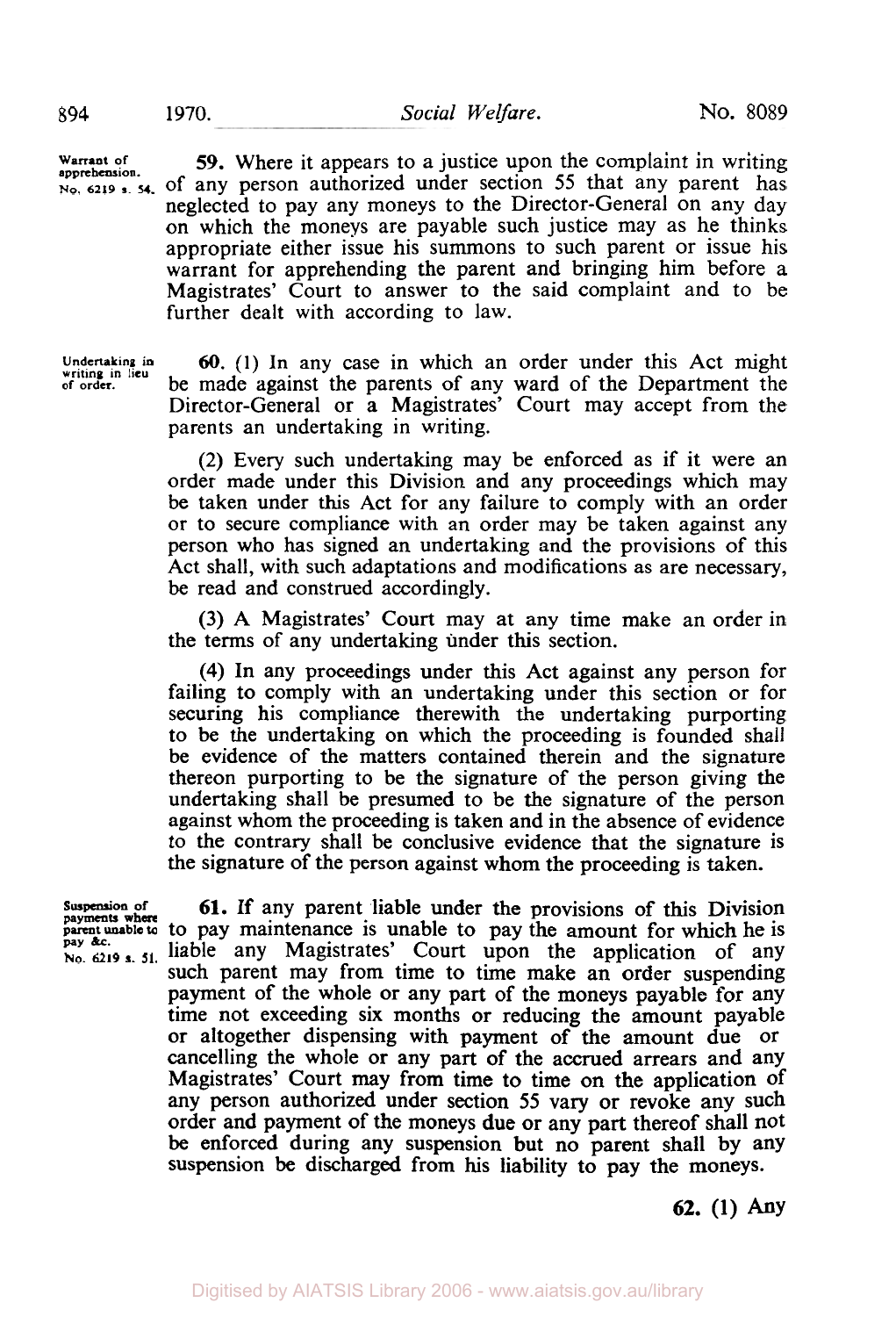to the provisions of this Division concerning the fixing or increasing No. 6219 s. 51A. of any amount payable or concerning any application made **62.** (1) Any person aggrieved by any order made pursuant  $\frac{\text{Appeak to}}{\text{Country Court.}}$ pursuant to the provisions of section **61** may appeal therefrom to the County Court and the provisions of section **107** of the *Maintenance Act* **1965** shall with such adaptations as are necessary apply to and with respect to any such appeal.

(2) For the purposes of sub-section **(1)** any person authorized to make or have made on his behalf an application under this Division shall be deemed to be a person aggrieved.

63. All clerks of Magistrates' Courts and members of the police **Clerks of court &c. to render**  force shall assist the Director-General in the recovery of moneys **assistance.**  payable by the parents of children and young persons under this **No. 6219 s. 56.**  Division, and particularly by furnishing or obtaining (as the case requires) information as to the residence occupation movements and means of every such parent who is in or leaves any district of which such clerk or member of the police force has charge or in which he is on duty.

## DIVISION **8.-PROTECTION** OF **INFANTS.**

**64.** In this Division unless inconsistent with the context or Interpretation.<br>
No. 6219 s. 58. subject-matter-

- " Infant " means a child under the age of five years. " **Infant."**
- " Registered home" means **a** home registered under this **"Registered home."**  Division.
- " Registered person " means a person registered under this "Registered Division as the occupier of a registered home.
- " Relative " in respect of an infant means the father or "Relative." mother of the infant, the father mother brother or sister of **a** parent of the infant, the brother or sister of the infant or a child of the brother or sister of the infant.

**65.** The provisions of this Division shall not apply to or with **No. 6219 s. 59.** respect to-

- *(a)* any hospital within the meaning of the *Hospitals and Charities Act* **1958** or any private hospital within the meaning of the *Health Act* **1958** ;
- (b) any institution or establishment conducted solely for educational purposes ;
- **(c)** any institution wholly maintained by **the** State ;

**(d)** any

**of Division.**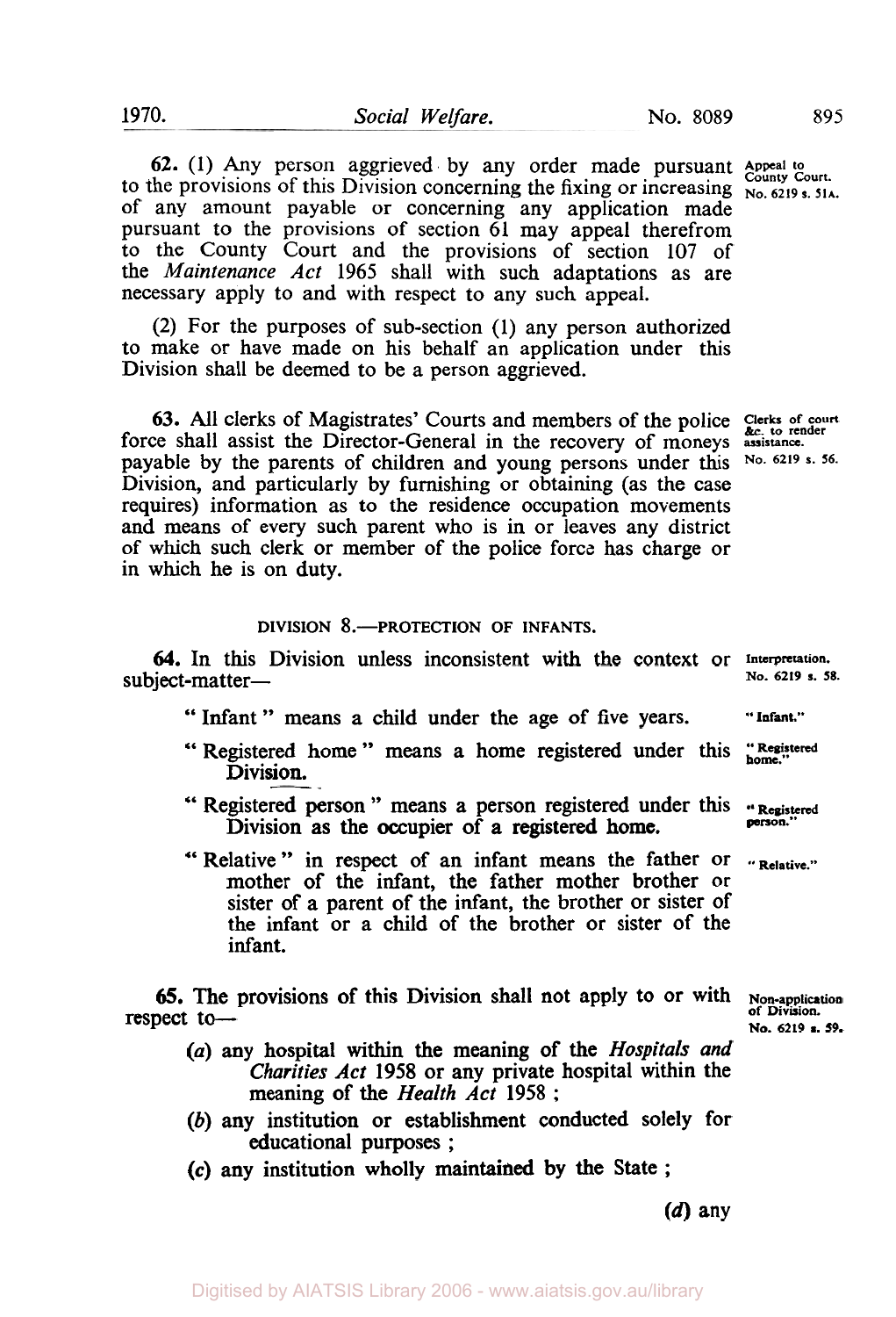**896 1970.** *Social Welfare.* **No. 8089** 

- (d) any house institution establishment or private home so far as relates to any ward of the Department placed or fostered therein pursuant to the provisions of this Act or to any child in respect of whom family assistance is paid under Division 2 of this Part ;
- *(e)* any placement of an infant effected by or on behalf of a private adoption agency approved under the Adoption *of Children Act* **<sup>1964</sup>**;
- $(f)$  any house occupied by a relative of an infant in whose charge the infant is received or retained circumstances where the Director-General is satisfied that it is unnecessary or undesirable that the provisions of this Division should apply ;
- **(g)** any house premises or institution or establishment exempted for the time being by the Minister from the provisions of this Division.

**Child not to be** 66. **(1)** No person shall in consideration of any payment or **reward** *&c.* in reward at any time made or given or to be made or given to such person or any other person on behalf of such person retain in or **NO. 6219 s. 60.** receive into his charge in any house premises institution or establishment any infant for the purpose of rearing nursing or maintaining such infant apart from its parents unless—

- *(a)* such person is registered as the occupier of a home under this Division ; and
- (b) the house is registered under this Division.

(2) No male person shall be **so** registered unless he is the person in charge of an institution approved under section 29.

**Application** for 67. (1) Application for registration shall be made to the **NO. 6219 S. 61.** Director-General who upon being satisfied as to the character and fitness of the applicant and the suitability of the premises for the purpose shall register the applicant and the home.

> (2) Every applicant for registration shall afford the Director-General or an officer authorized by him for the purpose all reasonable facilities to inspect the home sought to be registered and to make such other inquiries as the Director-General considers to be necessary.

> (3) Every registration **of a** home under this Division shall be subject to the following conditions  $:$

*(a)* That the number of infants accommodated in the home at any one time shall not be greater than the number specified in relation to the home by the Director-General:

*(b)* **That** 

**received for unregistered home.** 

**Conditions** *of*  **registration.**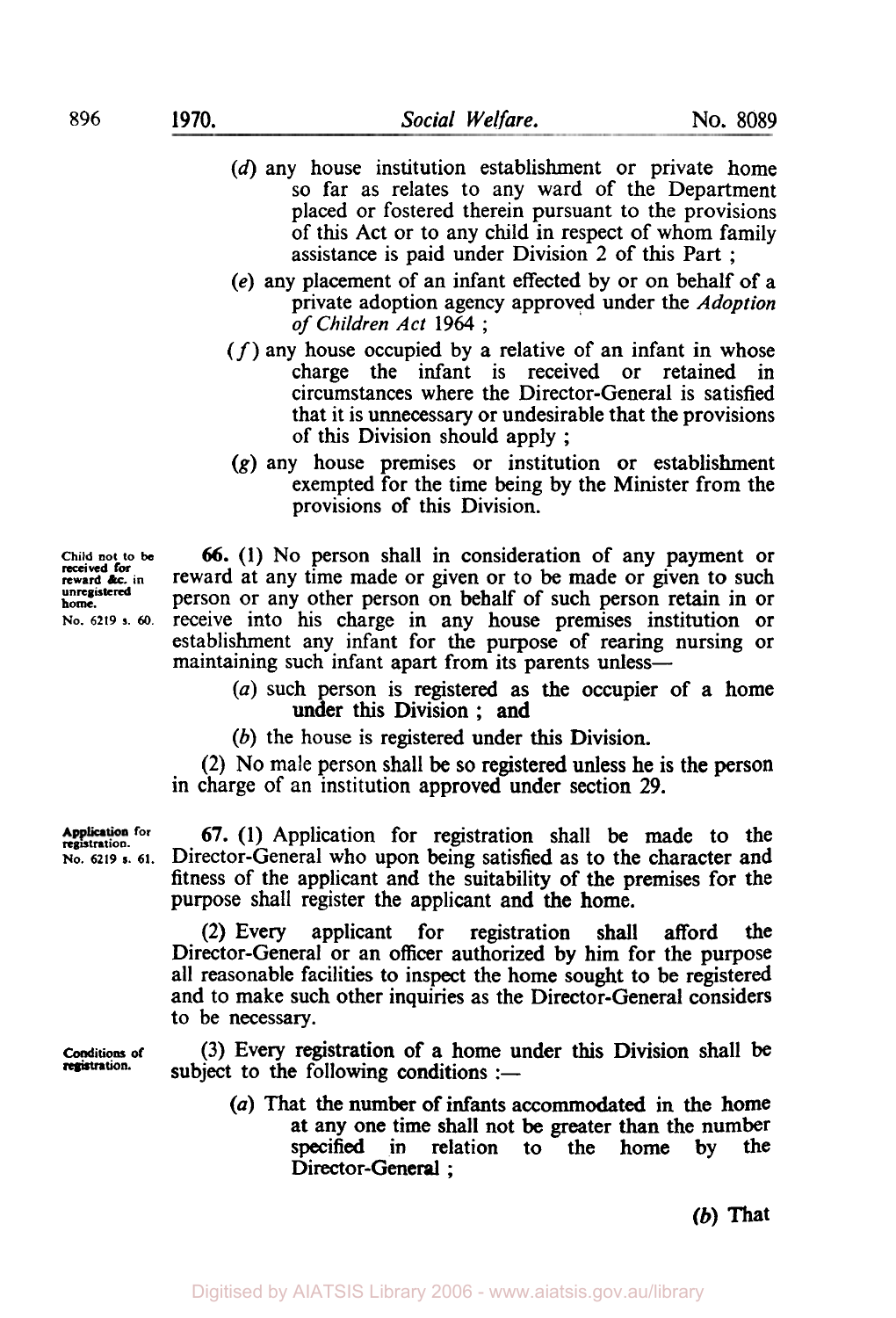(b) That any consideration payment or reward for rearing nursing **or** maintaining an infant shall be made or given by way of periodical instalments not more than four weeks in advance ; and

(c) Such other conditions as are prescribed.

**Expiry and (4)** Every such registration shall unless cancelled as hereinafter **renewal.**  in this Division provided remain in force until the 31st day of December next following the making of the registration and may on application in that behalf be renewed by the Director-General as from the beginning of each year for successive periods of twelve months.

**68.** (1) Where the Director-General is of opinion that the **Cancellation** of ditions of registration of a home have not been complied No. 6219 s. 62. conditions of registration of a home have not been complied with or that a registered person has been guilty of neglecting or is incapable of adequately maintaining infants received into the home he shall submit a report of the circumstances to the Minister who if he is satisfied that it is in the public interest to do so may direct that the registration be cancelled and the Director-General shall thereupon cancel the registration.

Director-General shall with respect to each infant received into **upon cancellation.** the home and residing there at the time of the cancellation of the registration-(2) Upon any such direction by the Minister the **Matters** 

- (a) restore the infant to the custody of a parent ;
- (b) transfer the infant to the care of a registered person upon the parent entering into an agreement **with** such registered person for the payment of maintenance in respect of the infant ; or
- *(c)* remove the infant to a children's reception centre upon an application being made to a Children's Court to have the infant admitted to the care of the Department and the **Court** may grant or refuse the application and make an order accordingly.

**Registered** *69.* (1) Every registered person shall keep a roll in the person roll of **to keep**  prescribed form in which he shall enter forthwith the names sex **indicates**.<br>and date of birth of each infant received into his care and such No. 6219 s. 63. and date of birth of each infant received into his care and such other particulars as are prescribed.

**(2)** Within seven days after receiving **an** infant into a registered home a registered person shall furnish the Director-General with such details from the roll in relation **to** the infant as are prescribed.

(3) Forthwith

*5700/70.-29*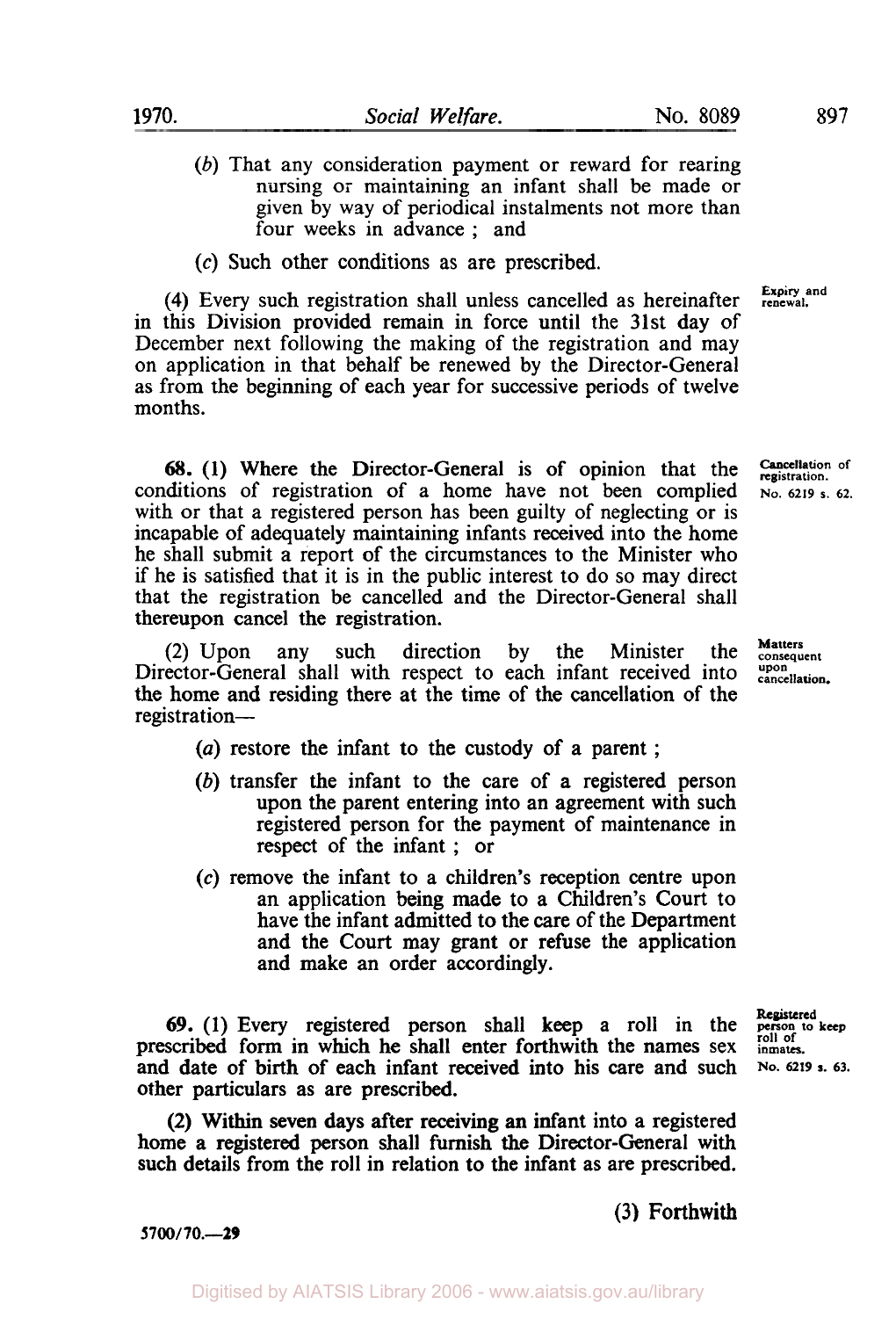(3) Forthwith after the removal of an infant from a registered home, whether before or after the infant attains the age of five years, the registered person shall enter in the roll the time of removal, the names addresses and occupations of the person or persons by whom the infant was removed and, if any such person is a married woman, the address and occupation of her husband and shall forthwith forward a notice in the prescribed form of such removal to the Director-General.

**Notice of death 70. (1)** Every registered person shall within twelve hours after the death in his home of any infant received into the home give registered in ortice of the death to the member of the police force in charge **No. 6219** s. 64. of the nearest police station and to the Director-General and such **NO.** *6219* **s. 64.** of the nearest police station and to the Director-General and such member shall make inquiries and report to the coroner or deputy coroner of the district or some justice the fact and circumstances of the death.

> (2) The coroner deputy coroner or (where empowered so to do) some justice shall hold an inquest on the body of the infant unless-

- (a) a certificate under the hand of a legally qualified medical practitioner is produced to him specifying the cause of death and certifying that such medical practitioner has personally attended the infant during its lifetime; and
- (b) the coroner deputy coroner or justice is satisfied that there is no ground for holding an inquest.

(3) Where an inquest is held it shall be the duty of the coroner Duties of **coroner** &c. on deputy coroner or justice to inquire not only into the immediate cause of death but into all the circumstances relating to the treatment and condition of the infant subsequent to its reception into the registered home and to forward to the Director-General for transmission to the Minister a report stating the cause of death and making such remarks with respect to the matter as he thinks fit.

> **(4)** After the death of an infant in the home of *a* registered person the infant shall not (unless the infant is the child of such person) be buried without the production of a certificate under the hand of the coroner deputy coroner or justice authorizing the burial or of a certificate signed by a member of the police force stating that burial has **been** so authorized.

*(5)* Every registered person who neglects refuses or omits to give notices as aforesaid of the death of an infant in the registered home and every person **who** buries or causes to be buried any infant in contravention of any of the provisions of this section shall be guilty of an offence.

Penalty : \$500 or imprisonment for six months.

**71.** Where

of child in<br>registered<br>house.

**Inquest to be**<br>**held except in** 

**inquest.** 

**Authority for burial.**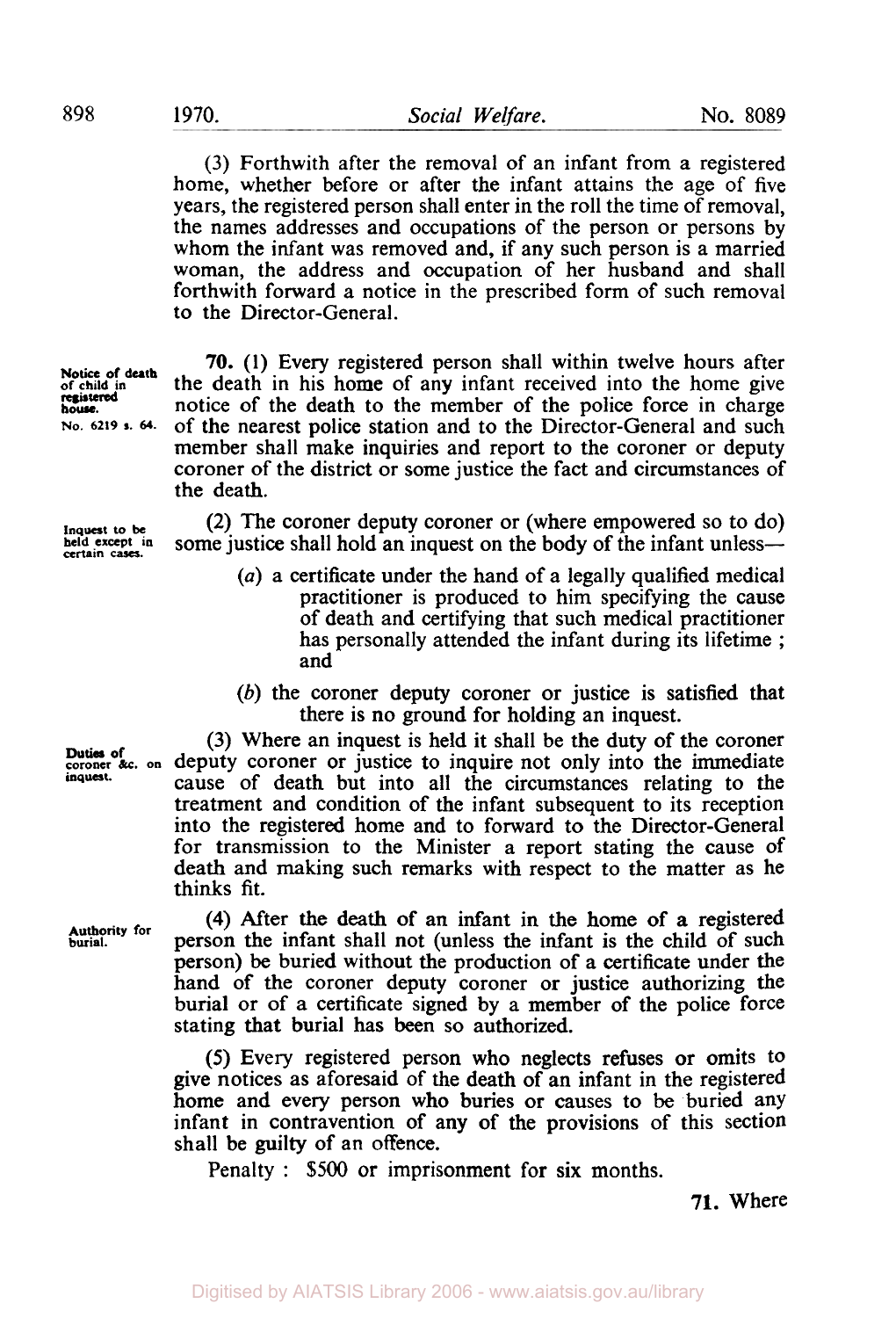**71.** Where in contravention of any of the provisions of this **Disposal of**  Division an infant has been received into a home which is not **unregistered inmates of homes. normal registered under this Division the Director-General may-<br>No. 6219 <b>s.** 65.

- *(a)* restore the infant to the custody of a parent ;
- (b) transfer the infant to the care of a registered person upon the parent entering into an agreement with the registered person for the payment of maintenance in respect of the infant ; or
- **(c)** remove the infant to a children's reception centre upon an application being made to a Children's Court to have the infant admitted to the care of the Department and the Court may grant or refuse the application and make an order accordingly.

**72.** Where upon the removal of an infant from any home **Inquiry after**  pursuant to the provisions of section 68 or section 74 the **child removed** Director-General is of opinion that it is desirable in the interests bome. of the infant to do so he may after its removal from the home No. 6219 s. 66. **make** such inquiries as he considers necessary to ascertain the conditions under which the infant is being cared for and for that purpose the person having the custody of the infant shall permit access to the infant by the Director-General or any officer authorized by him in writing in that behalf.

**73. (1)** Except in any case where the registered person requests **Provisions**  the Director-General in writing that the provision of this section **children placed applicable to**  shall not apply and the Director-General approves, the following **out in approved children's**  provisions shall apply with respect to any infant received into any **homes.** home registered under this Division at which infants are received No. 6219 **a.** 67. in consideration of payments for maintenance (including rearing and nursing) at a rate not greater than the rate determined by the Minister pursuant to the provisions of section **44** for children placed out in approved children's homes, namely  $:$ 

- 
- (a) Any person who desires to place out an infant in a registered home shall make application to the Director-General in the prescribed **form** and shall include in such application a statement of the amount which he will pay weekly through the Director-General for the maintenance of the infant ;
- (b) **No infant** shall be *so* placed out at a rate greater than the rate determined as aforesaid;
- *(c)* Payments for the maintenance of the infant shall be made through the Director-General and in no other way ;

 $(d)$  When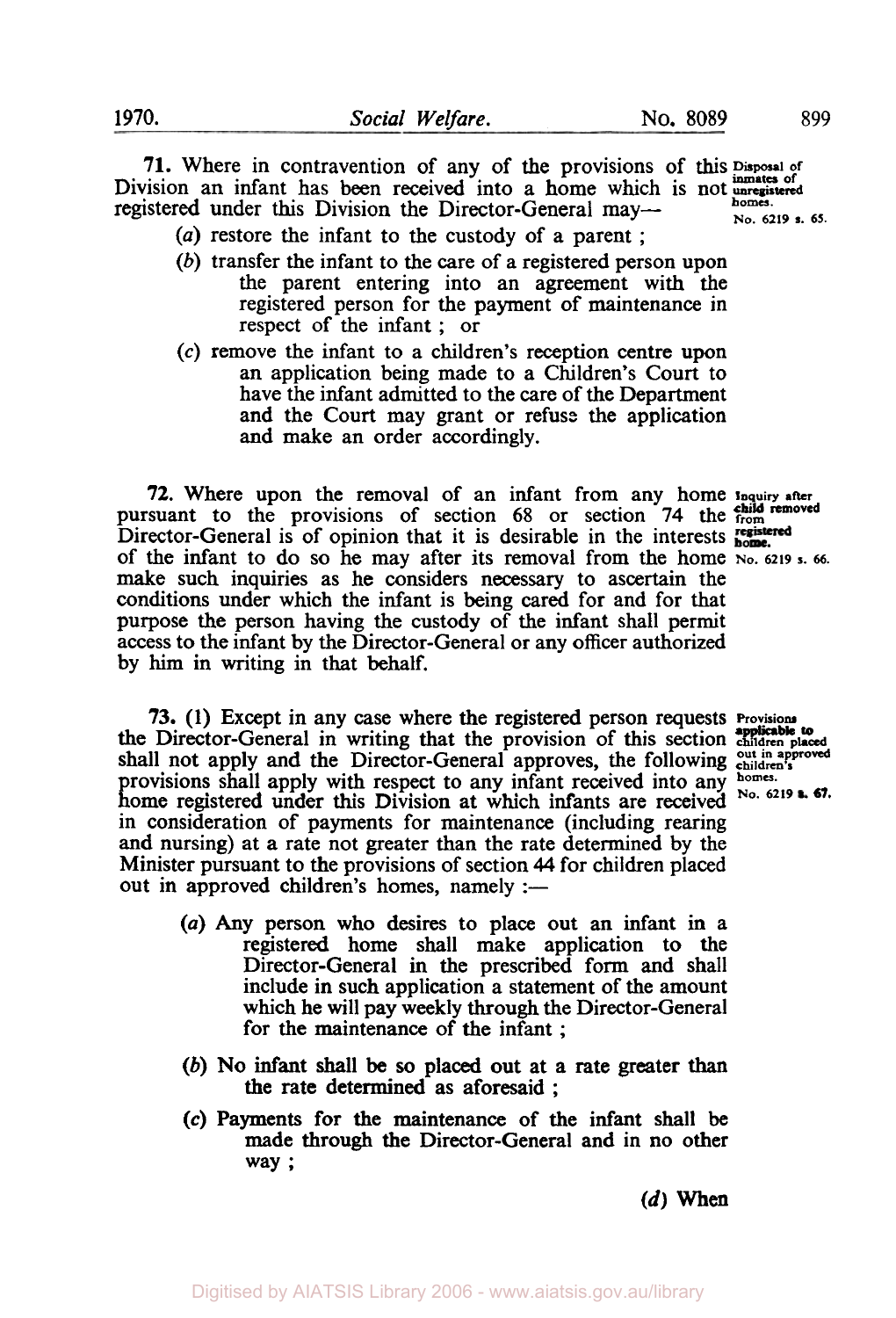(d) When such payments fall into arrear for a period of four consecutive weeks the Director-General may<br>endorse the application accordingly and the endorse the application accordingly and the application so endorsed shall for all purposes be deemed to be an order admitting the infant to the care of the Department as from the date on which the arrears amounted to four weeks.

(2) Any application under this section may be granted or refused by the Director-General as he thinks fit.

**74. (1)** If any person without payment or reward takes over the entire care and charge of an infant to the exclusion of its parents or guardians that person shall within fourteen days after so doing give or send notice thereof to the Director-General and that person shall in the notice state his or her name, place of residence and occupation, and the name and age of the infant and the name and address of the person from whom the infant was received.

(2) Upon receipt of information that any person has so taken over an infant the Director-General may investigate the history and parentage of the infant and the circumstances of its coming into such care and charge.

(3) If the Director-General is of opinion that it is in the best interests of the infant **so** to do he shall submit a report of the circumstances to the Minister who may direct that the infant be removed from such care and charge.

**(4)** Upon any such direction by the Minister the Director-General shall-

- *(a)* restore the infant to the custody of a parent ;
- (b) transfer the infant to the care of a registered person upon the parent entering into an agreement with such registered person for the payment of maintenance in respect of the infant ; or
- *(c)* remove the infant to a children's reception centre upon an application being made to a Children's Court to have the infant admitted to the care of the Department and the Court may grant or refuse the application and make an order accordingly.

*(5)* Every person who fails to comply with the provisions **of**  sub-section **(1)** shall be guilty of an offence.

Penalty : \$250 or imprisonment for three months.

**Provisions of section not to**<br>excuse from<br>compliance with **other requirements.** 

(6) Nothing in this section shall excuse any person from making any registration required by any other provisions of this Division **or** for any penalty for omitting so to do.

**DIVISION** 

**Notice to Director-**General by **person** taking **person taking over entire care and charge of infant. No. 6219 s. 68.**